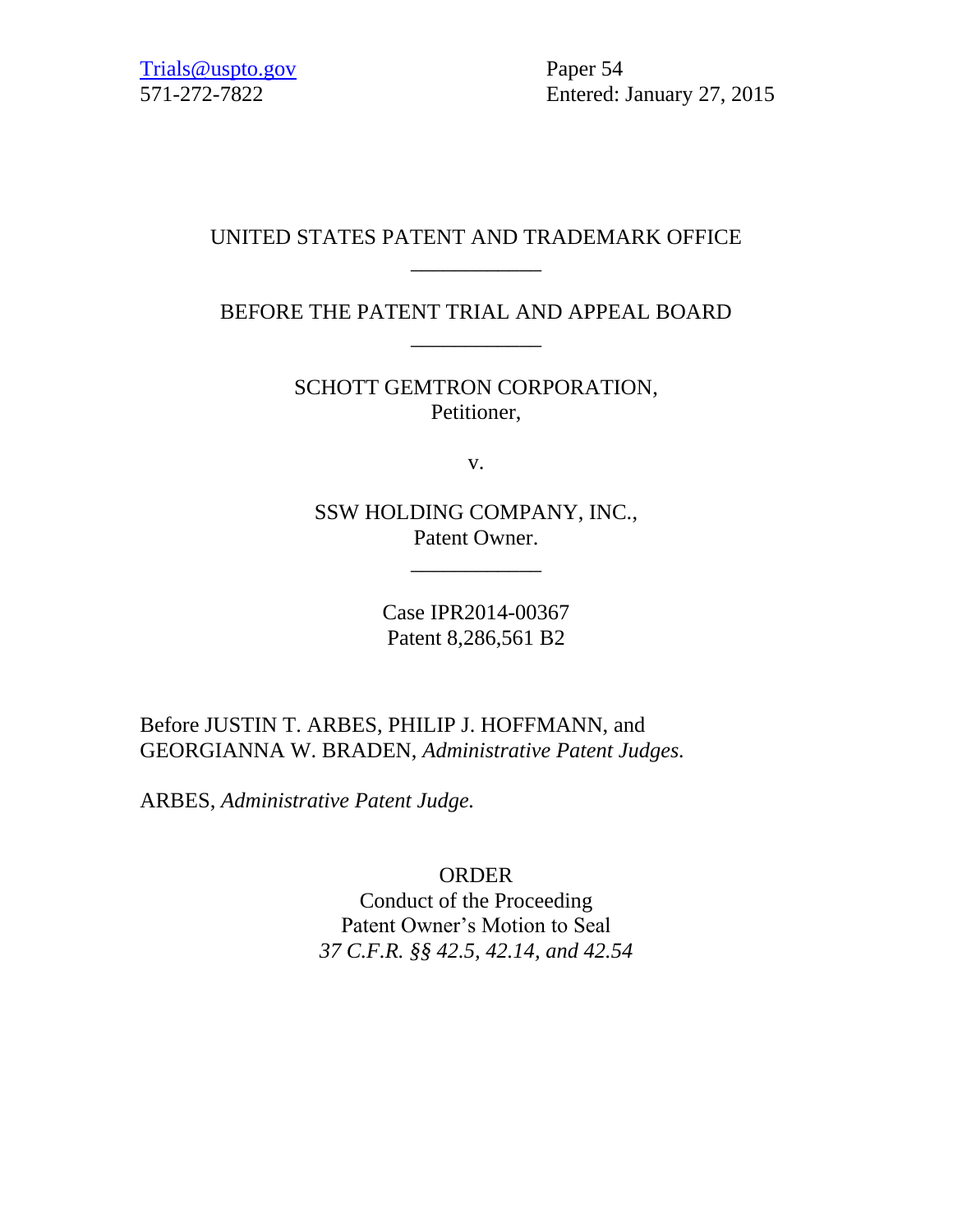A conference call in the above proceeding was held on January 15, 2015, among respective counsel for Petitioner and Patent Owner, and Judges Arbes, Hoffmann, and Braden. The call was requested by Patent Owner to seek authorization to file certain exhibits that were filed in related Case IPR2013-00358 ("the -358 Case") involving the same challenged patent, but not filed in this proceeding. During the call, we also discussed Patent Owner's "corrected" Response (Paper 43). Finally, we decide herein Patent Owner's pending motion to seal (Paper 47, "Mot.").

#### *Exhibits*

Patent Owner stated during the call that it mistakenly failed to file Exhibits 2004, 2014–2016, 2018, 2022–2025, 2050, and 2051 with its Response on September 5, 2014. According to Patent Owner, the materials were filed in the -358 Case to support Patent Owner's assertion of commercial success as a secondary consideration of non-obviousness, and include, for example, declarations from Bradley M. Nall, Richard Bruce Mills, and Paul Saunders submitted in the prior proceeding, news articles, and advertising materials. Patent Owner argued that Petitioner should have been aware of the materials by virtue of the prior proceeding and because the exhibits were listed on Patent Owner's exhibit list and cited in the Response. *See* Paper 28, v–xi, 25–26, 28, 32–34.

Petitioner responded that it would be prejudiced significantly if the exhibits were to be filed now because Petitioner filed its Reply (Paper 44, unredacted; Paper 45, redacted) and Motion to Exclude (Paper 50) based on the existing record at the time, i.e., only those exhibits that had been filed in this proceeding. Petitioner further argued that it did not question Mr. Nall

2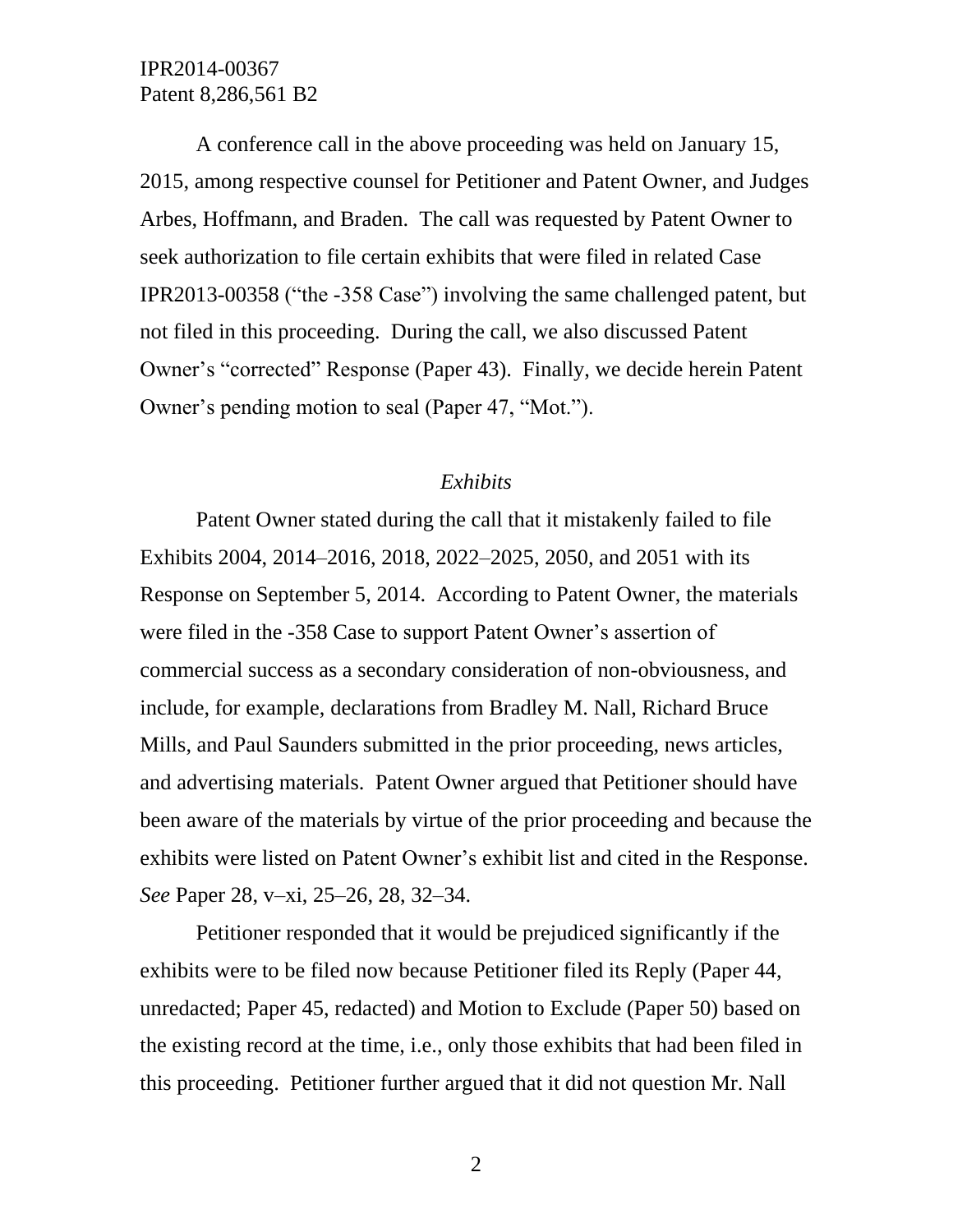l

and Mr. Mills about the unfiled exhibits during their depositions in this proceeding because the materials were not part of the record. We took the matter under advisement.

After considering the parties' arguments further, we do not authorize Patent Owner to file the exhibits. Petitioner cross-examined certain witnesses, and filed its Reply and Motion to Exclude, in reliance on what evidence Patent Owner actually filed in this proceeding. *See* 37 C.F.R. §§ 42.6(c) ("[e]ach exhibit must be filed with the first document in which it is cited"), 42.63(a) ("All evidence must be filed in the form of an exhibit."). Adding new evidence to the record at this point in the proceeding, when Petitioner already has filed its responsive papers, would unduly prejudice Petitioner. Further, although this proceeding involves the same challenged patent as the -358 Case, the evidence and arguments presented by the parties are not identical. Thus, we are not persuaded by Patent Owner's position that Petitioner should have responded to exhibits that were not made of record in this proceeding simply because they were filed in the prior proceeding or listed on Patent Owner's exhibit list.<sup>1</sup>

Patent Owner's delay in seeking relief also weighs against granting its request. Petitioner argued in its Reply, filed on December 19, 2014, that "[t]he Board should disregard any arguments that rely on non-record evidence that Patent Owner cited from the first IPR, but did not file in this proceeding," citing the exhibit numbers at issue. Paper 45, 11 n.1. Thus, Patent Owner was aware of the issue at least as early as December 19, 2014,

<sup>&</sup>lt;sup>1</sup> We note that Exhibits 2001–2003, 2064, and 2069–2075 also were listed on Patent Owner's exhibit list, *see* Paper 28, v–xi, but not filed in this proceeding. Patent Owner does not seek authorization to file those exhibits.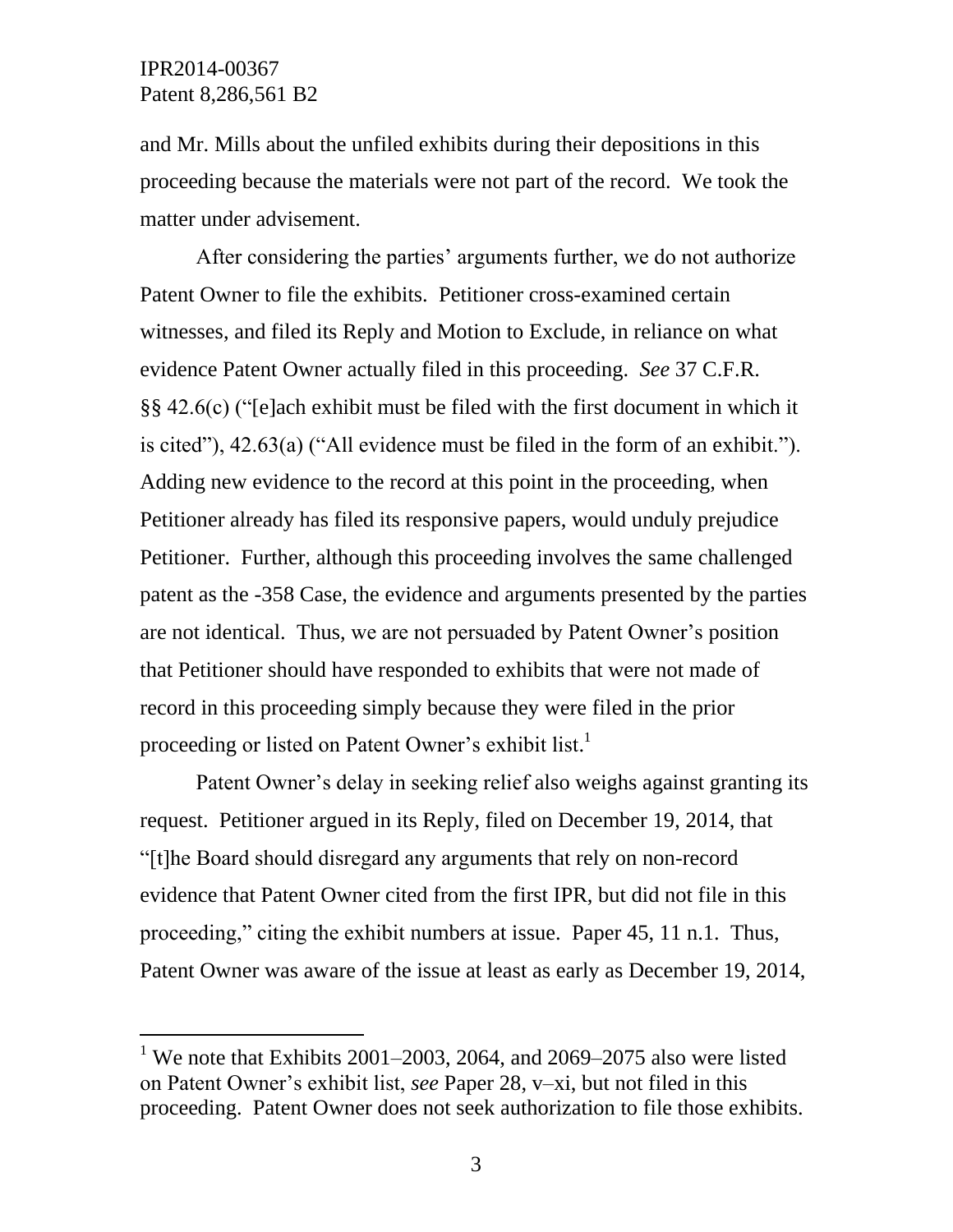but did not request a conference call until January 13, 2015—after the deadline for filing motions to exclude and less than a month before the oral hearing. Given the potential prejudice to Petitioner, Patent Owner's delay in seeking relief, and the late stage of this proceeding, we are not persuaded that adding the exhibits to the record is justified.

#### *Patent Owner's Response*

Patent Owner originally filed redacted and unredacted versions of its Response (Papers 26 and 27) along with a motion to seal, but subsequently withdrew its request to seal the Response and filed a non-confidential version (Paper 28). We expunged the original versions of the Response. *See* Paper 32, 5.

On December 19, 2014, Patent Owner filed a "corrected" Response (Paper 43) along with an "errata" (Paper 42) stating that the newly filed version corrects three typographical errors on the first page of the Response where the words "broader" and "narrower" mistakenly were interchanged. The "corrected" Response includes both the original first page and the corrected first page. Petitioner subsequently filed its Reply on the same day (Paper 44, unredacted; Paper 45, redacted).

As explained during the call, the Board's rules do not provide for automatically correcting a paper filed by a party via an errata sheet. The proper course of action for Patent Owner, upon discovering the error, was to seek authorization to file a motion to file a corrected Response. *See* 37 C.F.R. § 42.20. Nevertheless, after reviewing the remainder of Patent Owner's Response and Petitioner's Reply, we determine that the interchanging of "broader" and "narrower" on the first page of the Response

4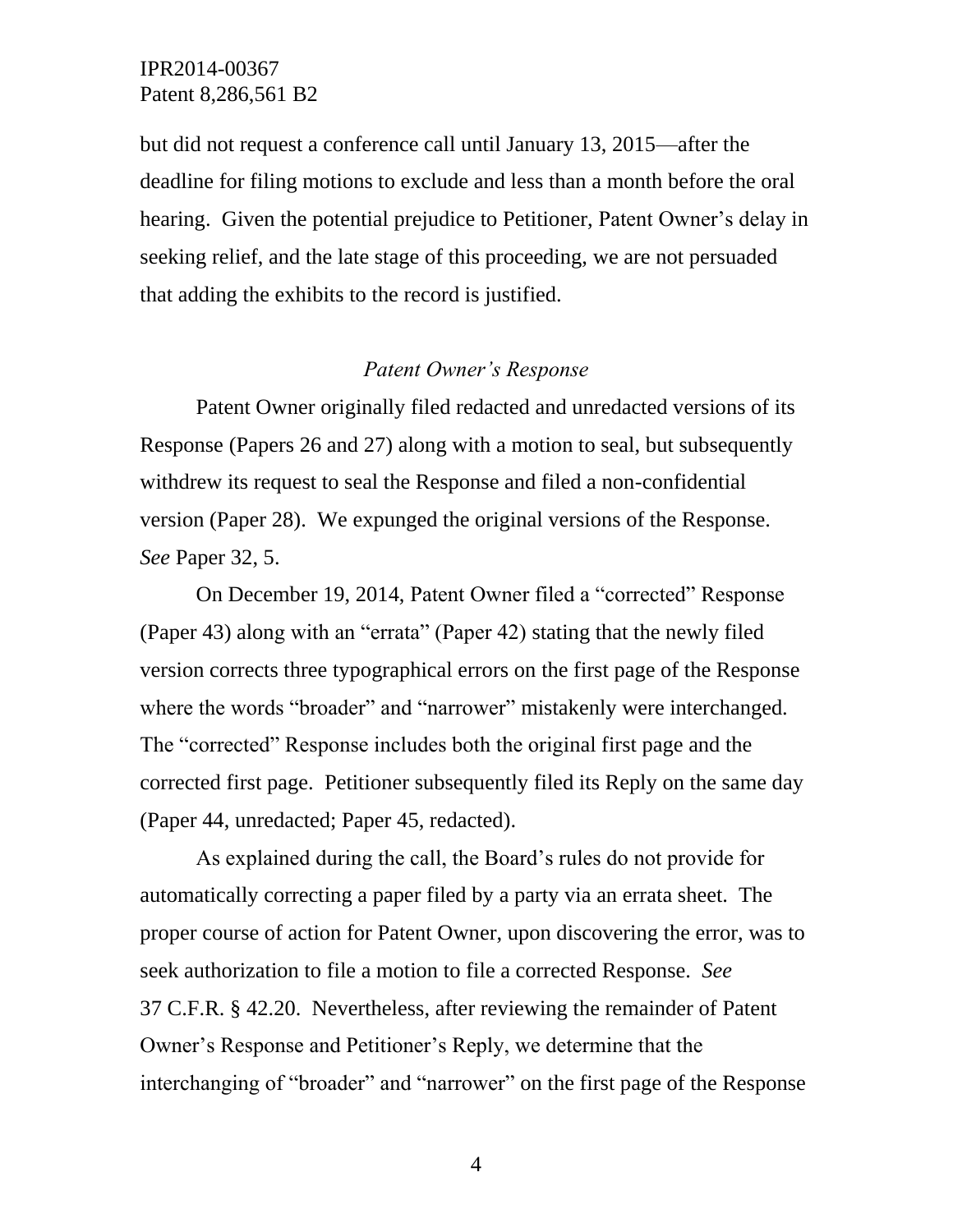was merely a typographical error and that Patent Owner's underlying argument was clear. Accordingly, we see no prejudice to Petitioner in permitting the change. Patent Owner's "corrected" Response will be entered, the original version will be expunged, and Patent Owner's purported "errata" will be considered part of the Response. *See* 37 C.F.R. § 42.5(a). We advise the parties to follow the correct procedures when filing future papers.

## *Patent Owner's Motion to Seal*

After receiving authorization to do so by email on December 19, 2014, Patent Owner filed a motion to seal the following documents in this proceeding:

- (1) executed copies of two agreements (Exhibits 1122 and 1123) that previously were filed under seal in the -358 Case;
- (2) deposition transcripts of Mr. Nall and John P. Driver from the -358 Case (Exhibits 1124 and 1125, unredacted; Exhibits 1126 and 1127, redacted), previously filed under seal in that proceeding, that "include testimony regarding the contents of [the two agreements], as well as testimony regarding [Patent Owner's] customer names and highly confidential . . . business plans and strategies";
- (3) deposition transcripts of Mr. Nall and Mr. Driver from this proceeding (Exhibits 1142 and 1143, unredacted; Exhibits 1139 and 1141, redacted) that include the same allegedly confidential information; and
- (4) Petitioner's Reply (Paper 44, unredacted; Paper 45, redacted), which discusses the agreements.

Mot. 1–4. Patent Owner states that the parties have agreed to treat the materials as "Highly Confidential–Protective Order Material" under the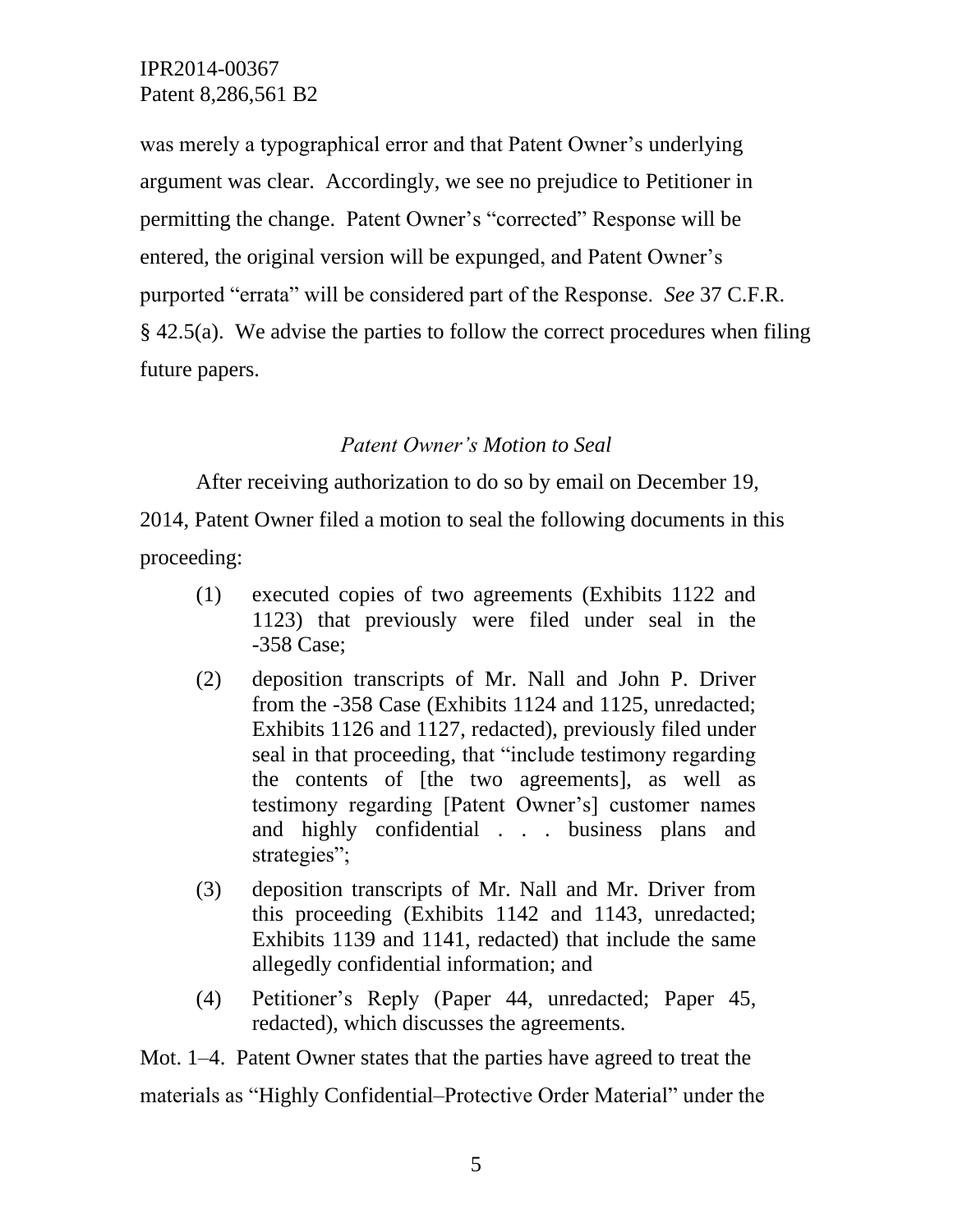terms of the protective order previously entered in this proceeding, which is the same as the protective order entered in the -358 Case. *Id*. at 2–3; *see* Paper 32, 5 (entering the protective order filed as Exhibit 1113).

The standard for granting a motion to seal is "for good cause." 37 C.F.R. § 42.54(a). Patent Owner, as movant, bears the burden of proof in showing entitlement to the requested relief, and must explain why the information sought to be sealed constitutes confidential information. *See* 35 U.S.C. § 316(a)(7); 37 C.F.R. § 42.20(c); Office Patent Trial Practice Guide, 77 Fed. Reg. 48,756, 48,760 (Aug. 14, 2012). For the same reasons explained in the -358 Case, we are persuaded that good cause exists to seal the requested materials. *See* IPR2013-00358, Paper 97, 2–6. We also note that the redacted portions of the materials appear to be tailored narrowly to only confidential information.

The motion to seal will be conditionally granted for the duration of this proceeding. If the final written decision substantively relies on any information in a sealed document, the document will be unsealed by an Order of the Board. If any sealed document contains no information substantively relied on in the final written decision, the document may be expunged from the record by an Order of the Board.

Finally, Patent Owner requests that it be allowed to provide modified redacted copies of the sealed materials if any particular portion is substantively relied on in the final written decision in this proceeding. Mot. 2–3. As in the -358 Case, we conclude that the request is premature because we have not yet made that determination. We will take into account Patent Owner's request, and Patent Owner's arguments regarding the confidential

6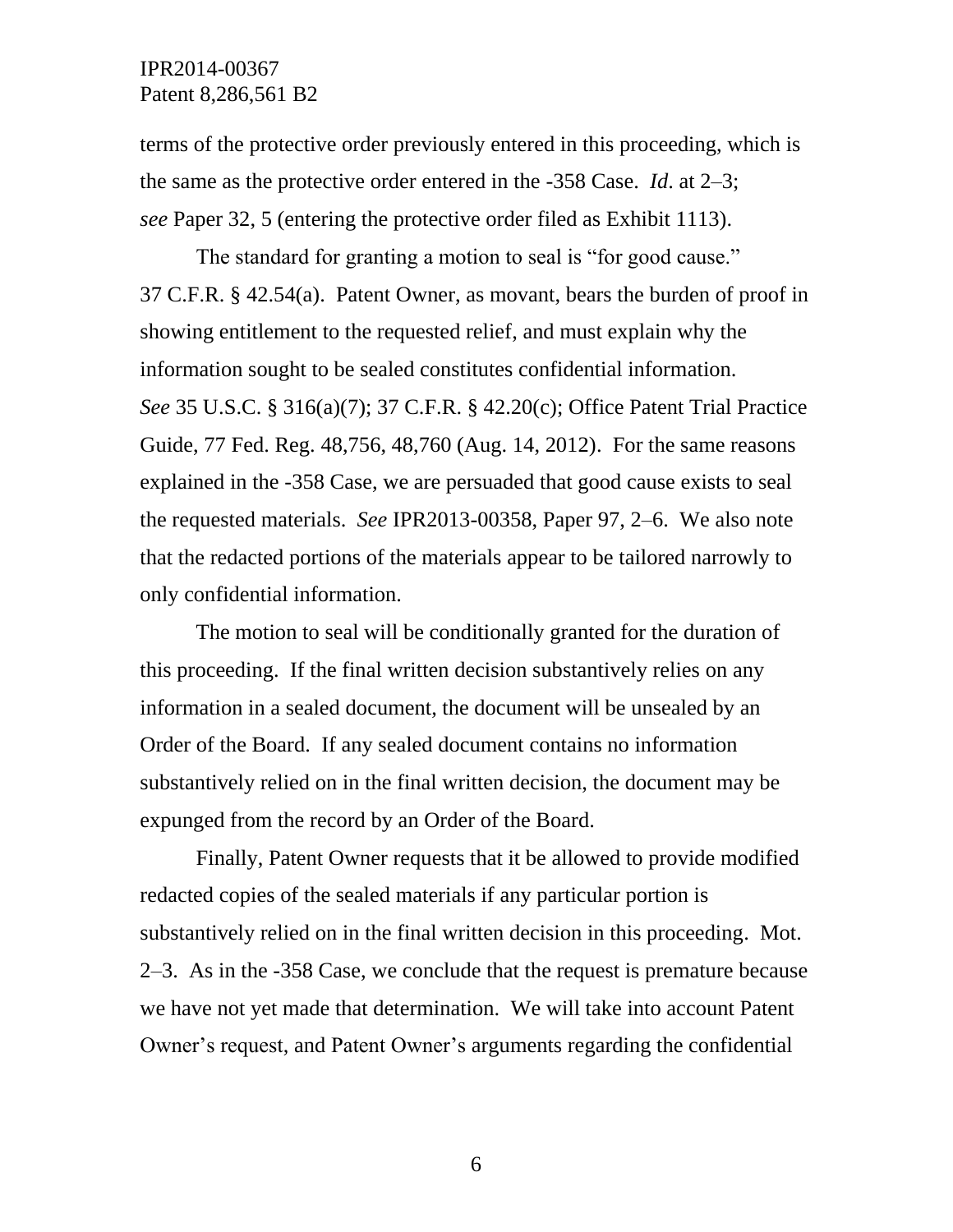nature of the documents, in preparing the final written decision. *See* IPR2013-00358, Paper 97, 5–6.

In consideration of the foregoing, it is hereby:

ORDERED that Patent Owner's request to file Exhibits 2004, 2014–2016, 2018, 2022–2025, 2050, and 2051 is *denied*;

FURTHER ORDERED that Papers 42 and 43 are entered, and Paper 28 is expunged from the record of this proceeding;

FURTHER ORDERED that Patent Owner's motion to seal (Paper 47) is *conditionally granted*;

FURTHER ORDERED that Paper 44, and Exhibits 1122–1125, 1142, and 1143, shall remain under seal in their entirety as "Board Only" in the Patent Review Processing System (PRPS), and will be kept under seal unless and until we refer to material in the papers or exhibits in a final written decision; and

FURTHER ORDERED that redacted Paper 45, and redacted Exhibits 1126, 1127, 1139, and 1141, are entered.